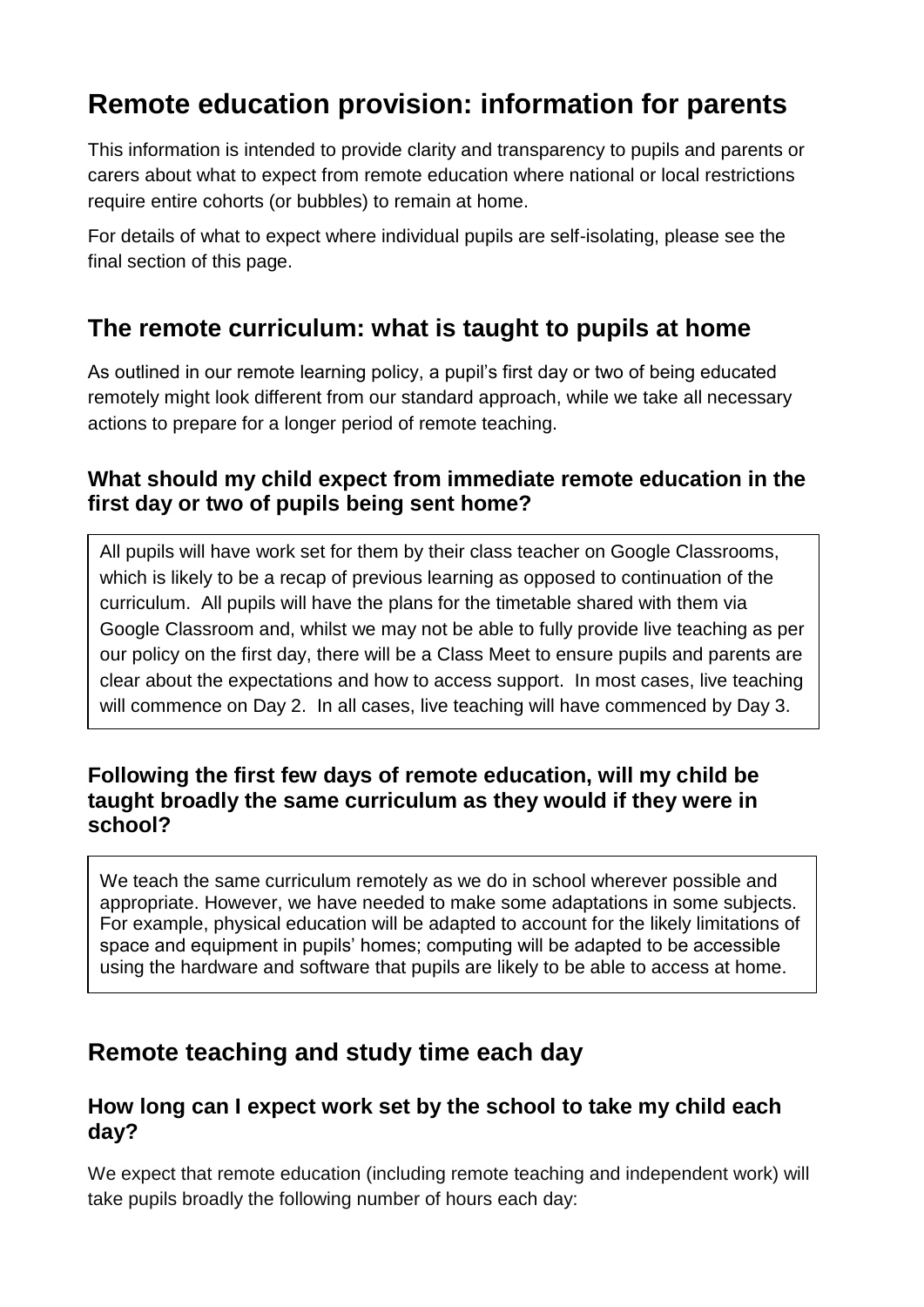| Nursery and<br>Reception | These classes will be provided with a timetable consisting of a blend<br>of live sessions (e.g. story telling), prerecorded sessions and<br>suggestions for independent learning. Parents will be encouraged to<br>support their child to access the live and pre-recorded sessions, but<br>we are aware that very young children's development can vary<br>considerably and not all may be able to access all of the<br>independent activities.                                                                                                                                                                                                                  |
|--------------------------|-------------------------------------------------------------------------------------------------------------------------------------------------------------------------------------------------------------------------------------------------------------------------------------------------------------------------------------------------------------------------------------------------------------------------------------------------------------------------------------------------------------------------------------------------------------------------------------------------------------------------------------------------------------------|
|                          | We also understand that for very young children, parent support is<br>needed for remote learning which may not always be practicable if<br>parents are working at home or have several children requiring<br>support; in this case we advise parents to contact the teacher to<br>decide jointly which activities they should prioritise.                                                                                                                                                                                                                                                                                                                         |
| Key Stage 1              | Altogether, children will have approximately three hours of learning.<br>We realise that younger children will struggle to pay attention for<br>long online teaching sessions, so the morning timetable will be<br>broken into a number of short input sessions followed by 'off screen'<br>or practical activities to develop the understanding of what has been<br>taught. Afternoon lessons are likely to be independent learning<br>activities.                                                                                                                                                                                                               |
| Key Stage 2              | Altogether, children will have approximately four hours of learning.<br>This will consist of live teaching in the morning for the core<br>curriculum and independent learning in the afternoon.<br>Live teaching does not necessarily mean that the teacher will be<br>delivering a lesson for the full session. For example, if the focus of<br>the lesson is to research a subject or to work on an extended piece<br>of writing, it is likely that the teacher will start the lesson and then<br>allow the children to leave to complete their work whilst the teacher<br>remains in the Google Classroom so that children can come back if<br>they need help. |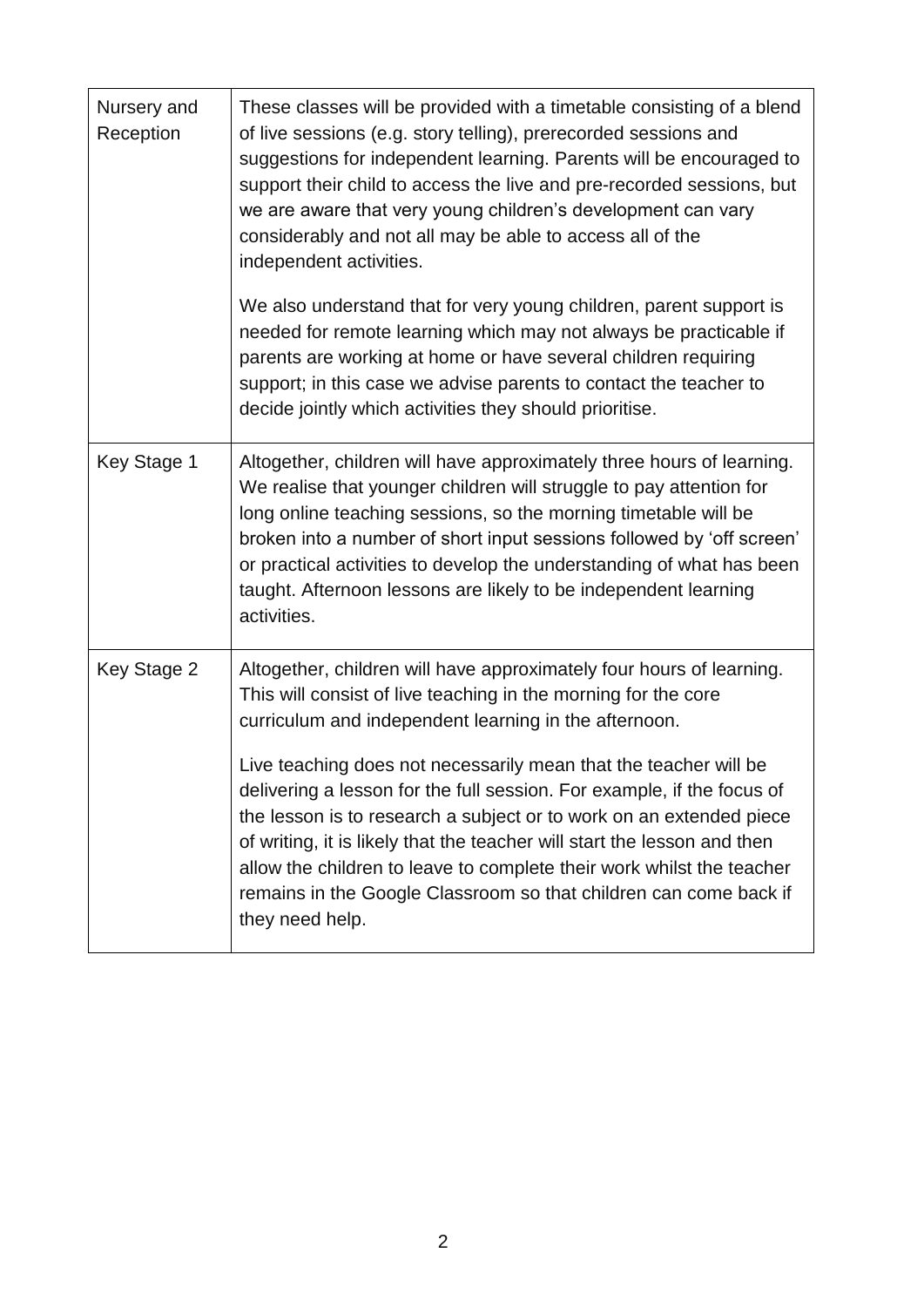# **Accessing remote education**

### **How will my child access any online remote education you are providing?**

All work will be set via Google Classroom. However, the work set may require access to other websites and apps including Bug Club and My Maths, so it is important that children have their login details for these.

Although live lessons are being delivered, all resources used (powerpoints, worksheets, etc.) will be posted on the class page. This means that pupils can still access these at a convenient time, even if they are not able to attend the live session (e.g. because they are sharing a device with a sibling).

#### **If my child does not have digital or online access at home, how will you support them to access remote education?**

We recognise that some pupils may not have suitable online access at home. We take the following approaches to support those pupils to access remote education:

- Parents were asked to complete and return a short survey in October 2020 to let us know whether there is a shortage of devices or a problem with Internet connection at home. This was to assist the school in planning for device loans. If parents have not completed or returned this, they should contact the school to request another copy of the letter.
- On the basis of the survey results, the school will prepare devices (laptops as far as possible for KS2, iPads as far as possible for KS1 and Reception) to loan to families. The school also has a limited number of 4G dongles for families who lack Internet connection at home.
- The school will ensure that a minimum of one device is sent home for families who have none so that all children can access the resources and assigned work. As far as we can, we will ensure that children do not need to share devices but this may not always be possible.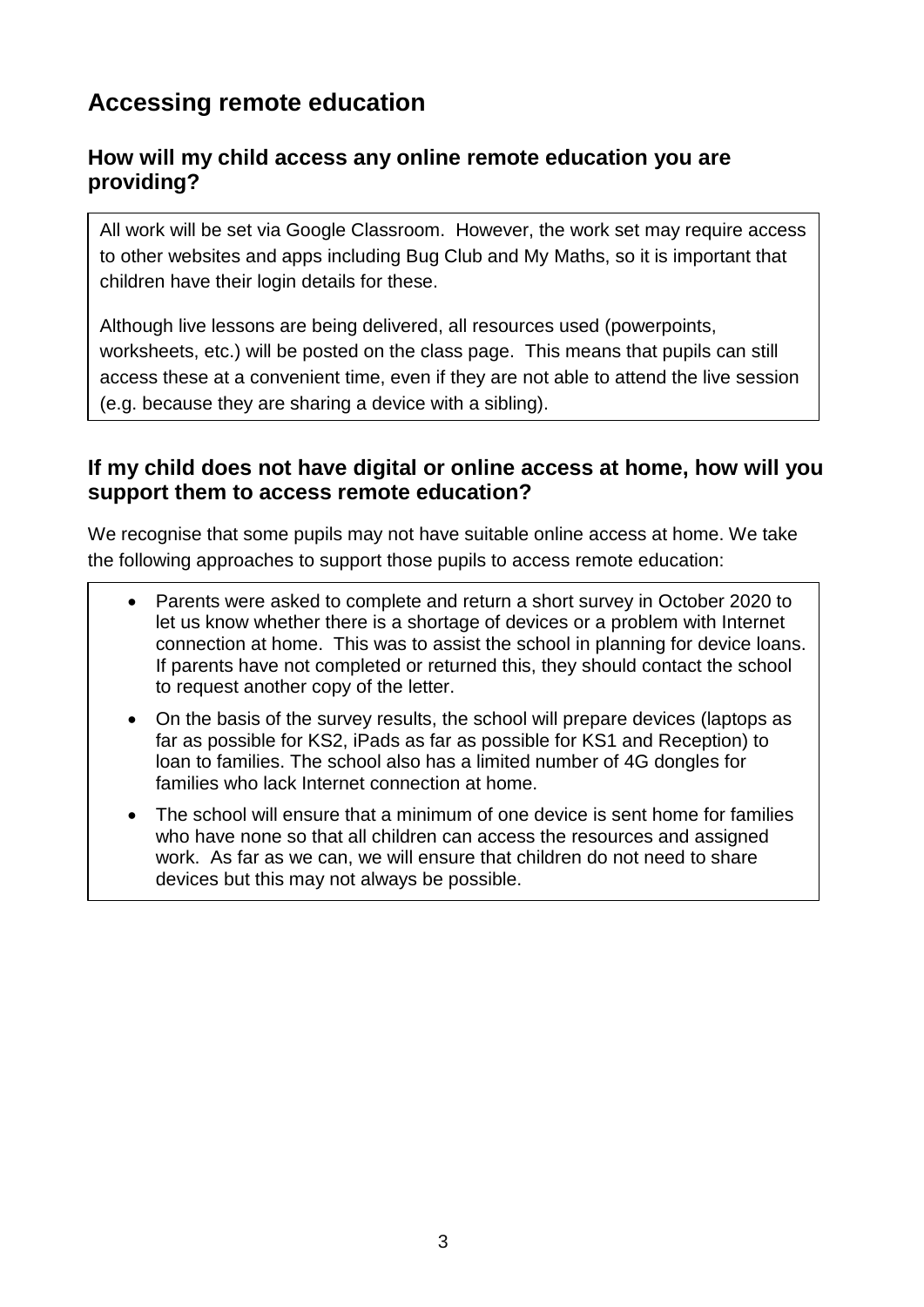### **How will my child be taught remotely?**

We use a combination of the following approaches to teach pupils remotely:

- live teaching (online lessons)
- recorded teaching (e.g. Oak National Academy lessons, video/audio recordings made by teachers)
- My Maths and Bug Club
- Independent learning activities which will be posted on Google Classrooms

### **Engagement and feedback**

#### **What are your expectations for my child's engagement and the support that we as parents and carers should provide at home?**

We expect:

- Parents to complete the survey about devices so that we can prepare in advance for device loans
- Parents to inform school of any difficulties that they are having in terms of accessing Google Classrooms or other websites / apps
- Parents to ensure that their child attends online sessions as much as possible; if there is likely to be an ongoing reason why the child cannot attend all lessons (e.g. sharing a device, parent working and unable to support), we would like parents to discuss this with their child's class teacher as early as possible.
- Parents of younger children to support their child, as far as possible, with their learning (for example, sitting with them and redirecting their focus during lessons, supporting them with independent activities). We recognise that the capacity to do this will vary from family to family.
- Children in lower KS2 (Years 3 & 4) may need help getting started but for the majority, we expect them to be able to attempt the work with some independence. We expect the majority of children in Year 5 & 6 to be fully independent in accessing the work although we understand that for a small number of individuals, this may not be possible.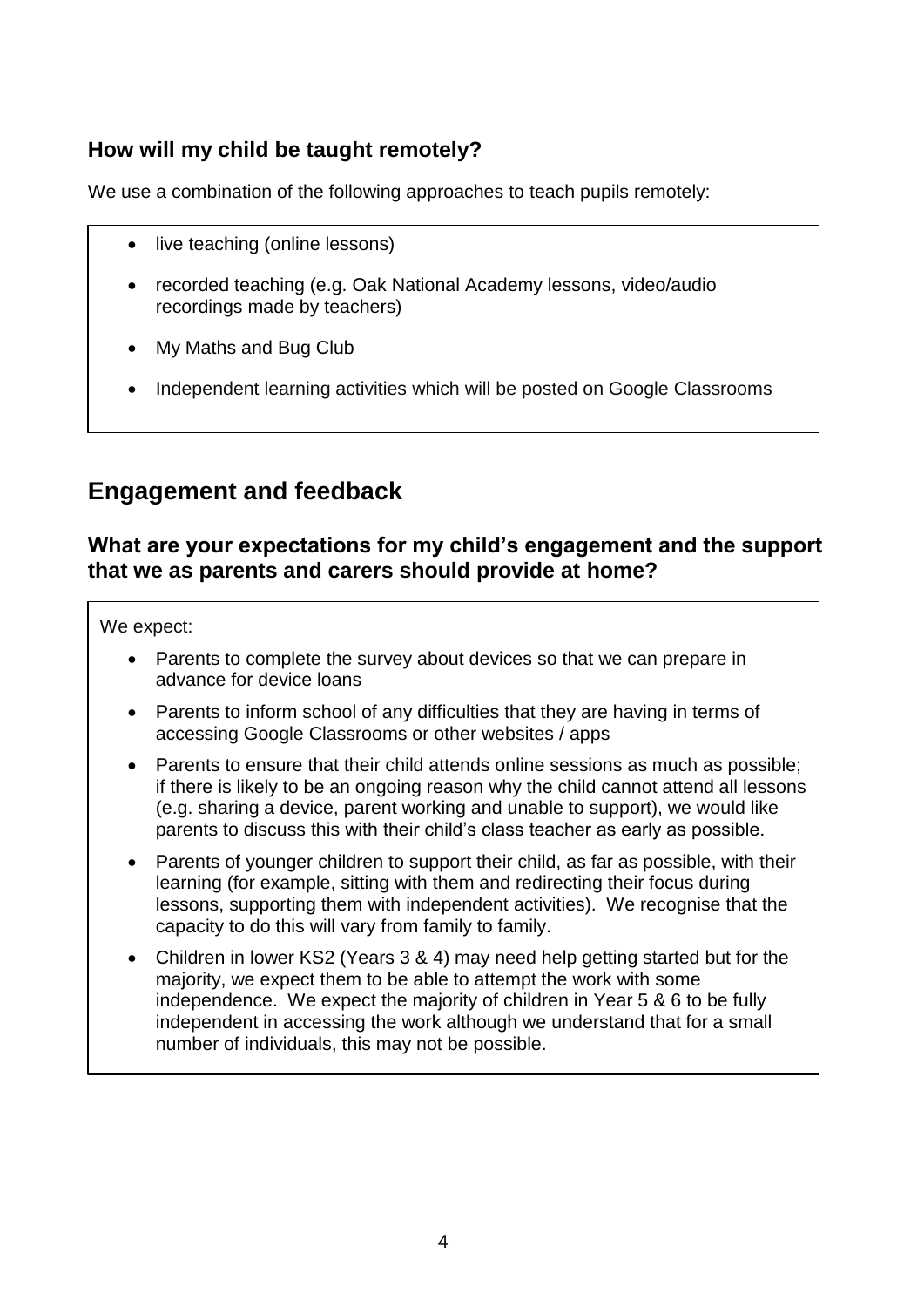**How will you check whether my child is engaging with their work and how will I be informed if there are concerns?**

- Children's attendance for live teaching sessions will be monitored daily
- Class teachers will contact parents if there are concerns and offer support as far as possible, however, if families do not engage with remote learning, there is a limit as to what the school can do.
- We will not be offering spaces in school to pupils purely on the grounds that they do not engage unless there is a specific reason (e.g. we are unable to provide any technology for them and they have none at home; the child has an EHCP and requires support in school).

#### **How will you assess my child's work and progress?**

Feedback can take many forms and may not always mean extensive written comments for individual children. For example, whole-class feedback or quizzes marked automatically via digital platforms are also valid and effective methods, amongst many others. Our approach to feeding back on pupil work is as follows:

Pupils will receive feedback daily. This can include:

- Oral feedback during live teaching sessions
- Short comments or scores for work submitted on Google Classrooms
- Peer feedback where this is set up on Google Classrooms, under the guidance of the teacher
- Self assessment under the quidance of the teacher
- Feedback from apps such as My Maths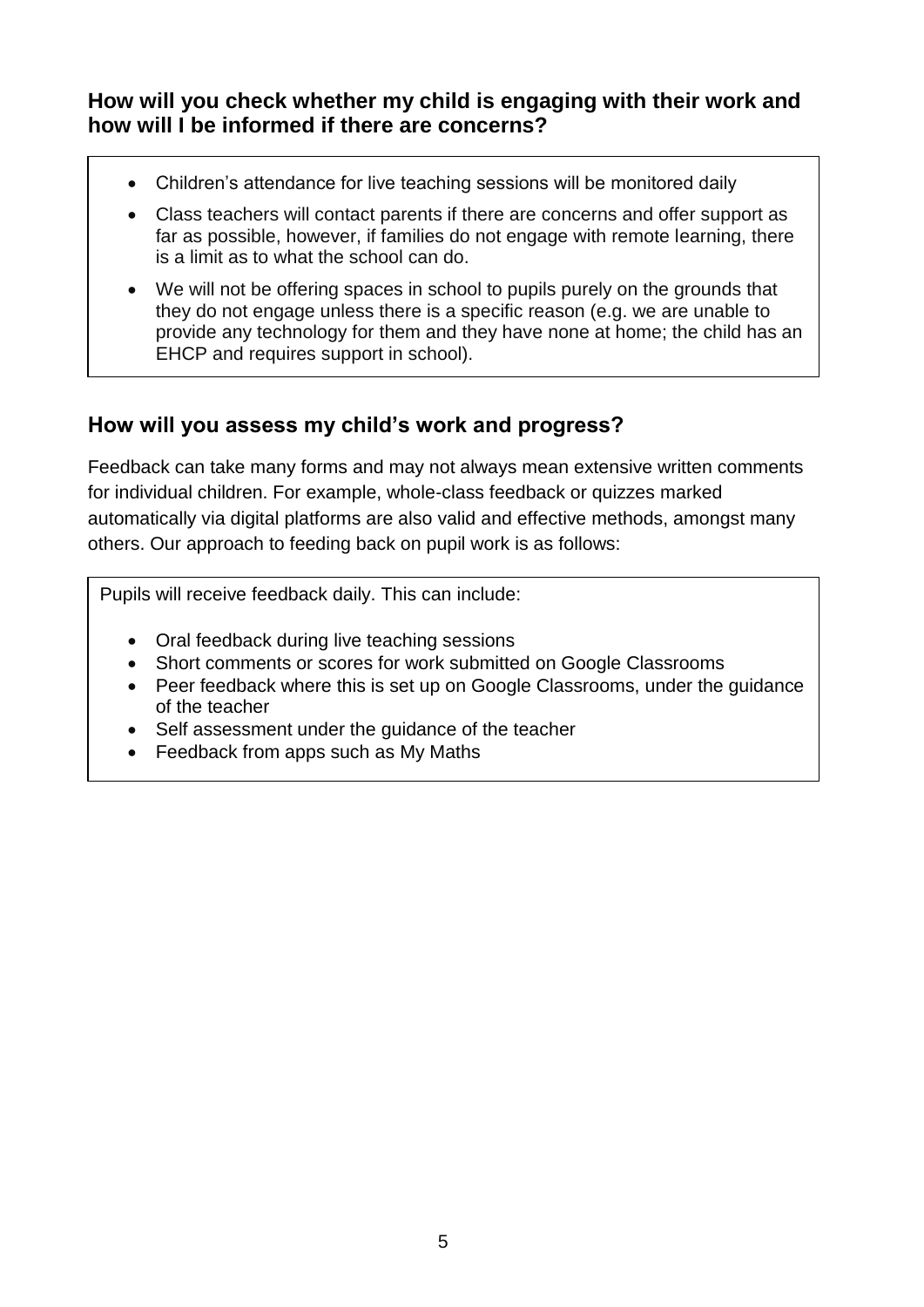# **Additional support for pupils with particular needs**

#### **How will you work with me to help my child who needs additional support from adults at home to access remote education?**

We recognise that some pupils, for example some pupils with special educational needs and disabilities (SEND), may not be able to access remote education without support from adults at home. We acknowledge the difficulties this may place on families, and we will work with parents and carers to support those pupils in the following ways:

- Pupils who have EHCPs will be invited to attend school, where they will be supported by LSAs.
- Pupils with SEND who are learning at home will have access to suitably differentiated work. Members of the Inclusion team will be in regular contact to offer support
- Speech and language therapy will continue remotely for pupils in the ARP
- Some of the teaching for younger pupils will be recorded so that parents can support their child to access it at a time convenient to them. Teachers in Foundation Stage and Key Stage 1 are keeping the length of input short so that children can maintain concentration. The follow up activities are done 'offline' and can be done at a time which is convenient to parents if necessary.

# **Remote education for self-isolating pupils**

Where individual pupils need to self-isolate but the majority of their peer group remains in school, how remote education is provided will likely differ from the approach for whole groups. This is due to the challenges of teaching pupils both at home and in school.